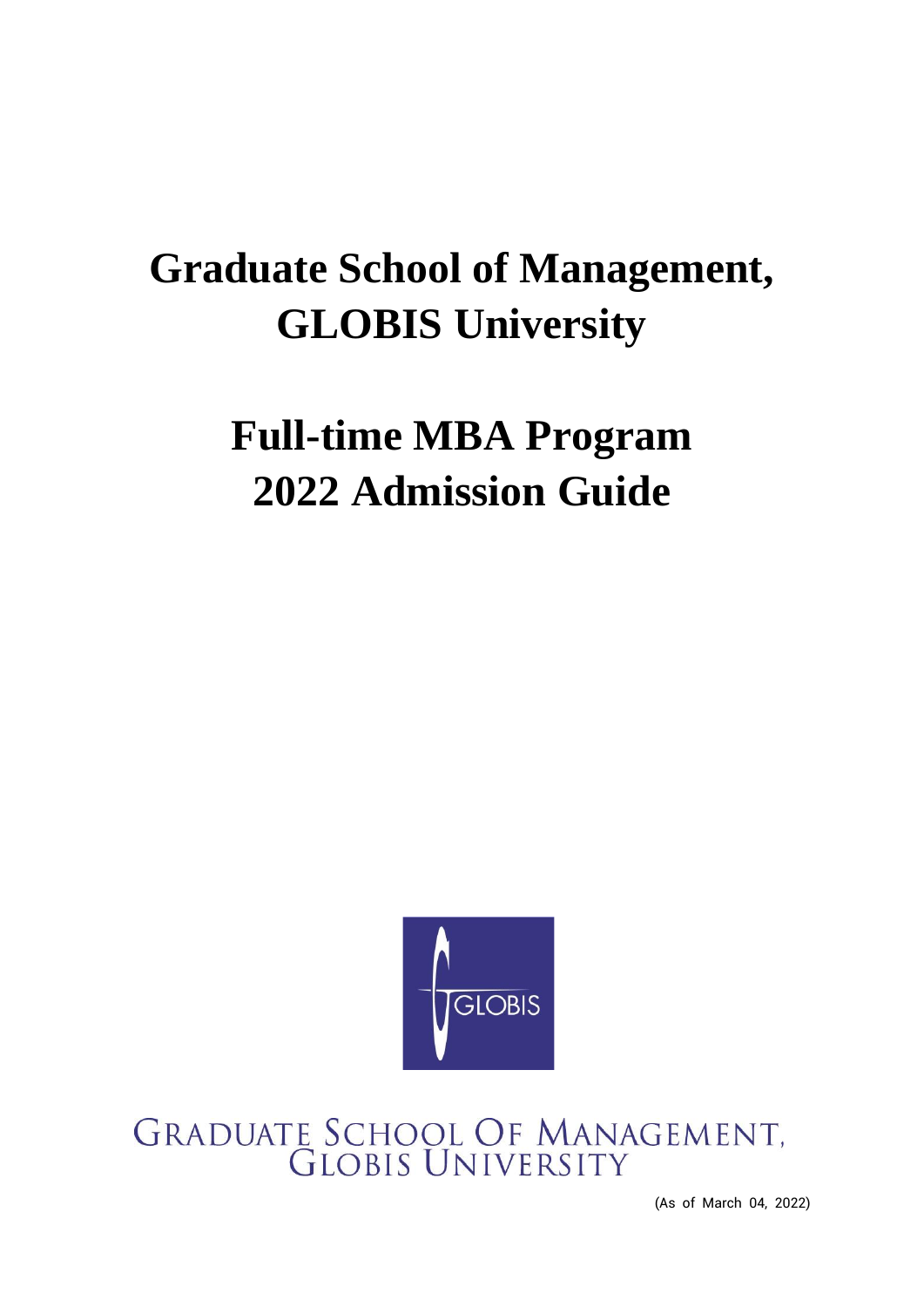# **Table of Contents**

| 2.               |                                                                     |  |  |
|------------------|---------------------------------------------------------------------|--|--|
| $3_{-}$          |                                                                     |  |  |
| $\overline{4}$ . |                                                                     |  |  |
| 5.               |                                                                     |  |  |
|                  |                                                                     |  |  |
|                  |                                                                     |  |  |
|                  |                                                                     |  |  |
|                  |                                                                     |  |  |
|                  |                                                                     |  |  |
|                  |                                                                     |  |  |
| 2 <sub>1</sub>   |                                                                     |  |  |
| 3 <sub>l</sub>   |                                                                     |  |  |
| $\overline{4}$ . |                                                                     |  |  |
|                  | 10. Specialized Practice Education and Training Benefits System  13 |  |  |
|                  |                                                                     |  |  |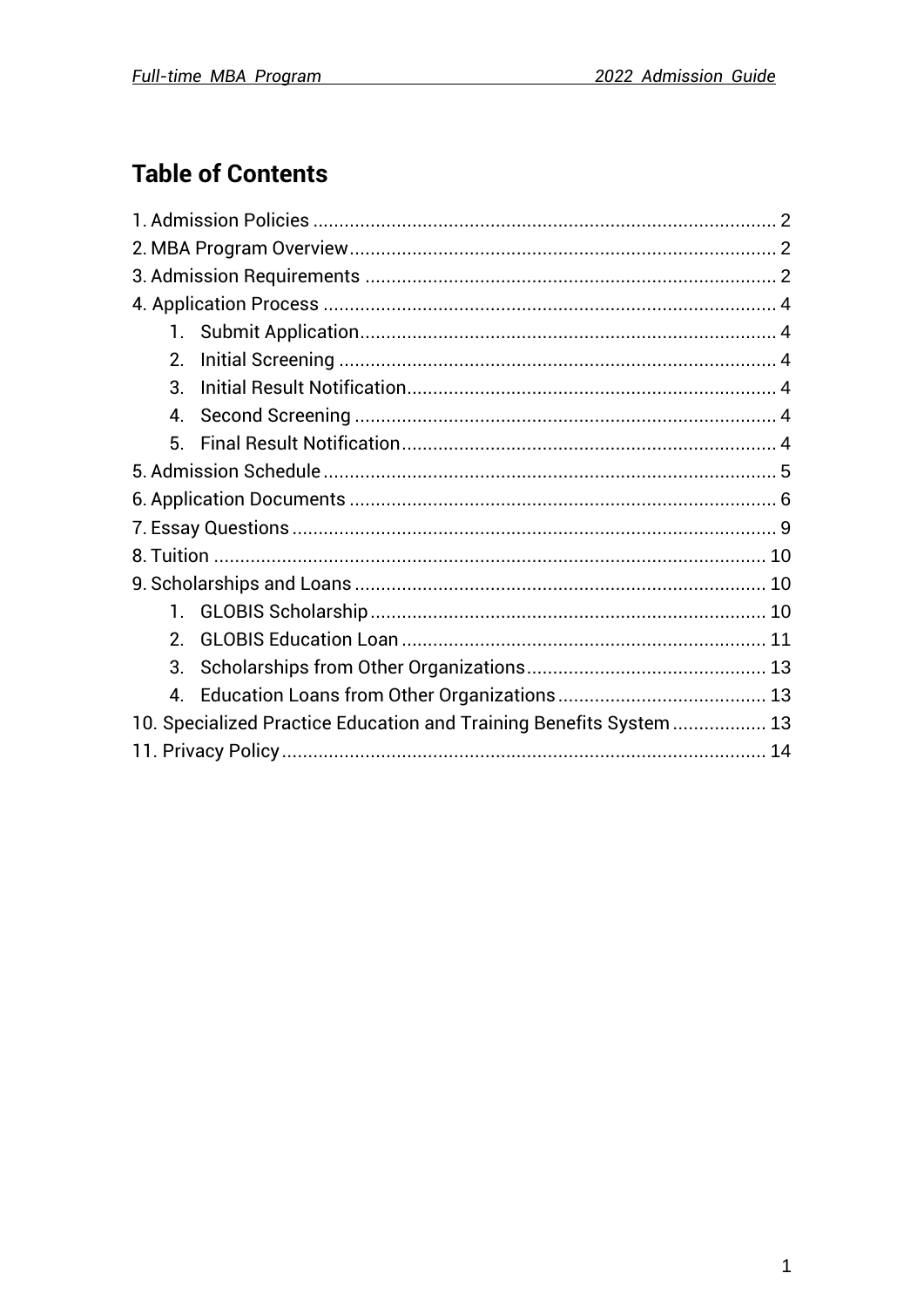# <span id="page-2-0"></span>**1. Admission Policies**

Our mission is to develop "visionary leaders who create and innovate societies". In order to carry out this mission, we feel it is necessary for our students to not only have a developed business skill set, but also a strong will - or what we call at GLOBIS, one's *kokorozashi*. The core of GLOBIS University's admission policy, therefore, is whether candidates have the potential to become "leaders who create and innovate societies" and can inspire each other to become best versions of themselves.

Before applying to the Full-time MBA Program at GLOBIS University, we encourage you to view and understand the complete Admission Policy, Curriculum Policy and Diploma Policy of the university by visiting our website which is listed below.

<span id="page-2-1"></span>https://www.globis.ac.jp/about/about-the-school/full-time-mba-policies/

| <b>University</b>                            | <b>Graduate School of Management, GLOBIS University</b>      |
|----------------------------------------------|--------------------------------------------------------------|
| Campus                                       | <b>Tokyo Campus</b>                                          |
| Degree Conferred                             | Master of Business Administration (MBA)                      |
| <b>Program Format</b>                        | Full-time (weekdays)                                         |
| Language                                     | English                                                      |
| <b>Start Date</b>                            | September 2022                                               |
| Length of Program                            | 1 year                                                       |
| Requirement for<br><b>Program Completion</b> | Obtain at least 48 credits and complete all required courses |
| Annual Intake                                | 35 students (this number is subject to adjustment)           |

## **2. MBA Program Overview**

# <span id="page-2-2"></span>**3. Admission Requirements**

Applicants to GLOBIS University need to satisfy the following three requirements:

- **1.** Be at least 22 years of age
- **2.** Have at least two years of full-time work experience by the time of entrance
- **3.** Possess a bachelor's degree or equivalent\*

\*You are required to meet one of the following criteria by the time of application:

- Received a bachelor's degree from a recognized college or university
- Completed a 16-year curriculum of school education in an institution outside of Japan and possess a degree equivalent to a bachelor's degree
- Received confirmation from GLOBIS University that your academic capacity is equivalent to that of a university or college graduate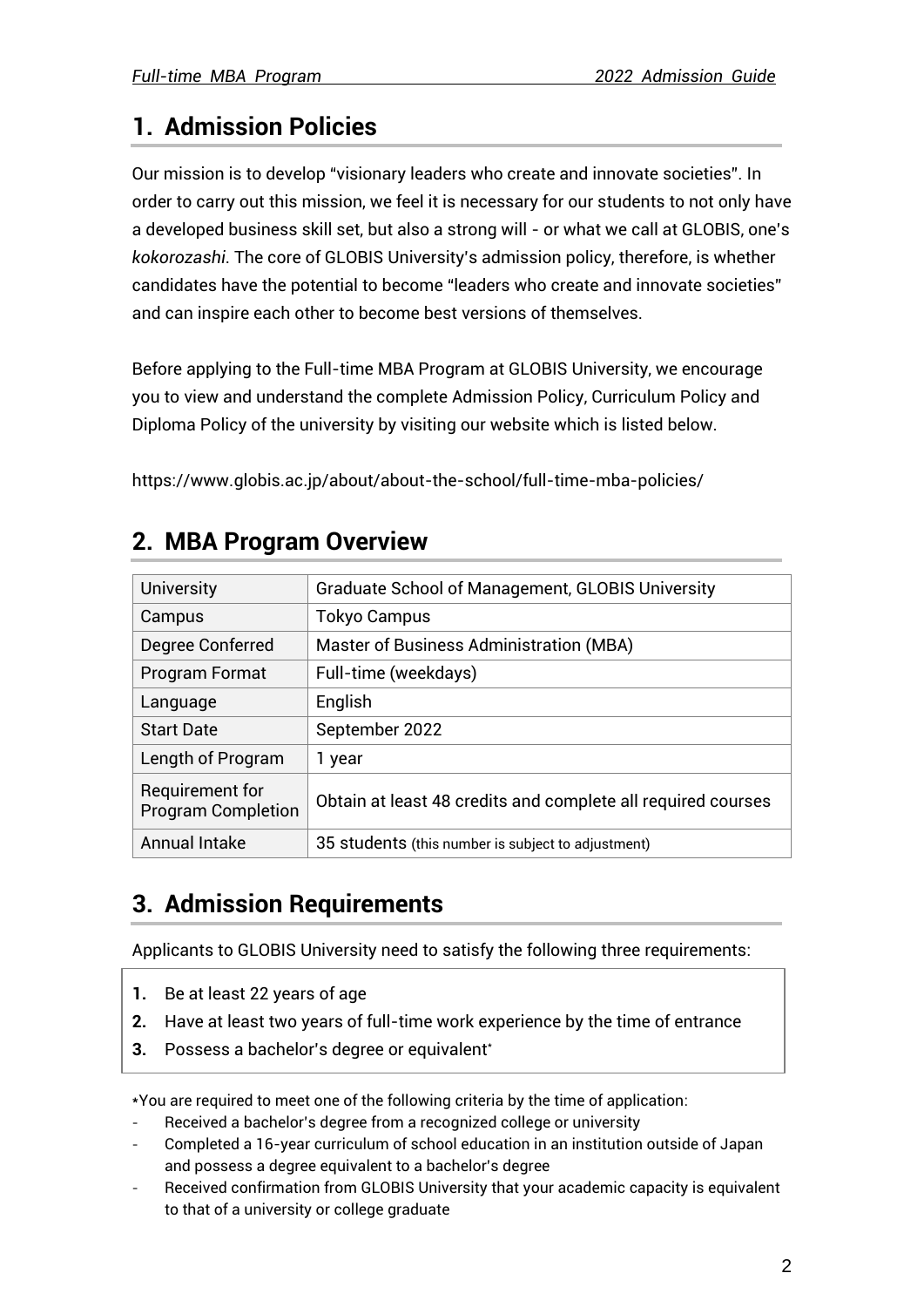If you are 22 years of age but do not meet one or more admission requirements indicated above, you are required to undergo a Preliminary Screening.

| <b>Preliminary Screening (only if applicable)</b>                   |                                                                                                                                                                                                                                                                                                                                                                                                  |                             |                                                                   |  |
|---------------------------------------------------------------------|--------------------------------------------------------------------------------------------------------------------------------------------------------------------------------------------------------------------------------------------------------------------------------------------------------------------------------------------------------------------------------------------------|-----------------------------|-------------------------------------------------------------------|--|
| Applicants who meet any of the following conditions are applicable: |                                                                                                                                                                                                                                                                                                                                                                                                  |                             |                                                                   |  |
| Applicable<br><b>Individuals</b>                                    | Do not possess a bachelor's or master's degree<br>Do not have at least two years of full-time work experience by the<br>time of entrance<br>Currently attending a university and is expected to obtain a<br>bachelor's degree by the time of entrance<br>If you are under 22 years of age and/or have no full-time work experience<br>by the time of application, you are not eligible to apply. |                             |                                                                   |  |
| Required<br>Documents                                               | Submit the following through the Online Admission Portal:<br><b>Personal Data</b><br>Photo<br>Transcript<br><b>Certificate of Graduation</b><br><b>Evidence of English Ability</b><br>CV (Optional)<br><b>GMAT/GRE score report (Optional)</b><br>Please refer to section 6 for details for each document.                                                                                       |                             |                                                                   |  |
|                                                                     | Round                                                                                                                                                                                                                                                                                                                                                                                            | <b>Application Deadline</b> | <b>Result Notification</b>                                        |  |
|                                                                     | Nov.                                                                                                                                                                                                                                                                                                                                                                                             | Oct. 20, 2021               | Oct. 27, 2021                                                     |  |
|                                                                     | Feb.                                                                                                                                                                                                                                                                                                                                                                                             | Jan. 12, 2022               | Jan. 19, 2022                                                     |  |
| Application<br>Schedule                                             | Apr.                                                                                                                                                                                                                                                                                                                                                                                             | Mar. 23, 2022               | Mar. 30, 2022                                                     |  |
|                                                                     | $Jun.*$                                                                                                                                                                                                                                                                                                                                                                                          | May 11, 2022                | May 18, 2022                                                      |  |
|                                                                     | Jul.                                                                                                                                                                                                                                                                                                                                                                                             | Jun. 08, 2022               | Jun. 15, 2022                                                     |  |
|                                                                     |                                                                                                                                                                                                                                                                                                                                                                                                  |                             | *The June round is available only for Full-time MBA applications. |  |
| Application<br><b>Deadline</b>                                      | 18:30 (JST) on each application deadline listed above.                                                                                                                                                                                                                                                                                                                                           |                             |                                                                   |  |
| <b>Application Fee</b>                                              | Free                                                                                                                                                                                                                                                                                                                                                                                             |                             |                                                                   |  |
| Application<br>Result                                               | The result will be announced through the Online Admission Portal on<br>the dates indicated above. If you pass the Preliminary Screening, you<br>will need to submit the remaining documents as described in section 6.                                                                                                                                                                           |                             |                                                                   |  |
| <b>Note</b>                                                         | Should you pass the Preliminary Screening, the passing status is only<br>valid for the 2022 admission year. If you decide to apply after this year's<br>admission, you are required to undergo the Preliminary Screening again<br>unless you meet the admission requirements.                                                                                                                    |                             |                                                                   |  |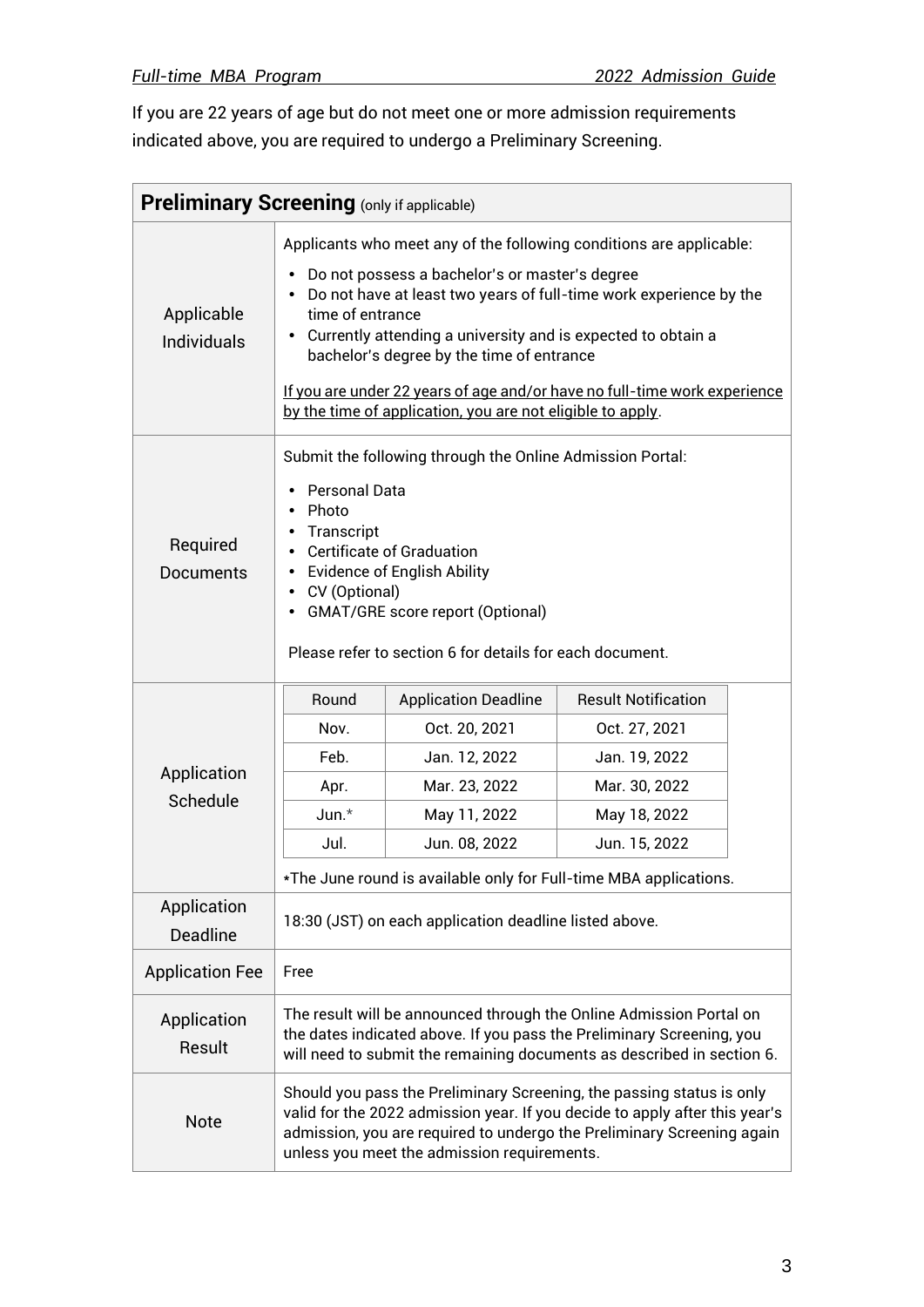## <span id="page-4-0"></span>**4. Application Process**



#### <span id="page-4-1"></span>**1. Submit Application**

Applicants are required to submit the application documents listed in section 6 through the Online Admission Portal by 18:30, Japan Standard Time (JST), on the application deadline indicated in section 5.

#### **Online Admission Portal Login URL:**

https://mbaadmission.globis.ac.jp/adm/c/ac0001

#### **Note:**

- Applications submitted by email, fax or mail are NOT accepted
- The application fee cannot be reimbursed or deferred to another academic year
- Accepted applications which contain falsified or plagiarized information will automatically result in the withdrawal of acceptance
- The application will not be examined if it is incomplete or contains errors

#### <span id="page-4-2"></span>**2. Initial Screening**

Initial screening is conducted using the information and documents submitted for application.

#### <span id="page-4-3"></span>**3. Initial Result Notification**

The result is announced through the Online Admission Portal. Shortlisted applicants will receive their interview schedule at this time.

#### <span id="page-4-4"></span>**4. Second Screening**

Applicants who passed the initial screening phase are required to attend a 30-minute online interview.

#### **Note:**

For any applicants with disabilities and require special considerations for the second screening, please contact the Admissions Office prior to application.

#### <span id="page-4-5"></span>**5. Final Result Notification**

The final result will be announced through the Online Admission Portal. You will be able to download the Acceptance Letter and Enrollment Guide from the Online Admission Portal should you successfully pass the screening. Please note that we cannot respond to any inquiries regarding application results.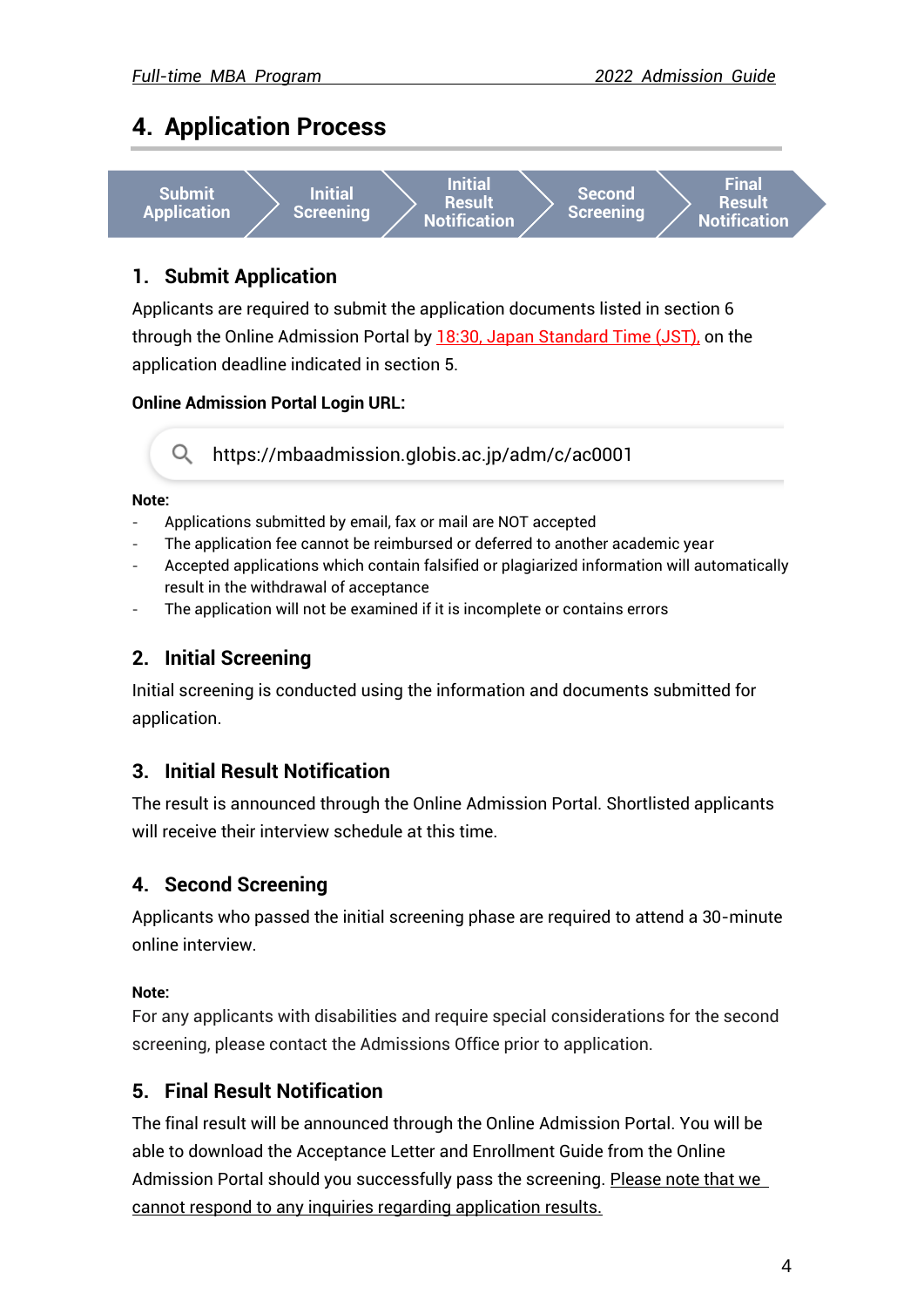#### **Background Screening**

Applicants who require GLOBIS University to sponsor a student visa must undergo a background screening after confirming enrollment.

The background screening will be conducted by a vendor designated by GLOBIS University. Detailed instructions on how to proceed with the background screening will be sent to you by email after you confirm your enrollment.

Any discrepancy between the information reported during the application process and information verified through the background screening may be grounds for rescinding acceptance to the 2022 Full-time MBA Program.

Enrollment to the MBA Program will not be final until the background screening is complete with results deemed as satisfactory.

# <span id="page-5-0"></span>**5. Admission Schedule**

| Round | Application<br><b>Deadline</b> | Initial<br>Screening<br>Result<br><b>Notification</b> | Second<br>Screening<br>(Interview) | <b>Final Result</b><br><b>Notification</b> | Deadline for<br>Confirmation<br>of Enrollment |
|-------|--------------------------------|-------------------------------------------------------|------------------------------------|--------------------------------------------|-----------------------------------------------|
| Nov.  | Nov. 24,                       | Dec. 07,                                              | Dec. 11 - 12,                      | Dec. 21,                                   | Jan. 11,                                      |
|       | 2021                           | 2021                                                  | 2021                               | 2021                                       | 2022                                          |
| Feb.  | Feb. 15,                       | Mar. 01,                                              | Mar. 05 - 06,                      | Mar. 15,                                   | Mar. 22,                                      |
|       | 2022                           | 2022                                                  | 2022                               | 2022                                       | 2022                                          |
| Apr.  | Apr. 19,                       | May 10,                                               | May 14 - 15,                       | May 24,                                    | May 31,                                       |
|       | 2022                           | 2022                                                  | 2022                               | 2022                                       | 2022                                          |
| Jun.  | Jun. 01,                       | Jun. 14,                                              | Jun. $18 - 19$ ,                   | Jun. 24,                                   | Jun. 27,                                      |
|       | 2022                           | 2022                                                  | 2022                               | 2022                                       | 2022                                          |
| Jul.* | Jul. 05,                       | Jul. 19,                                              | Jul. 23 - 24,                      | Aug. 02,                                   | Aug. 08,                                      |
|       | 2022                           | 2022                                                  | 2022                               | 2022                                       | 2022                                          |

\*The July application round is open to applicants residing in Japan only.

The application deadline is 18:30, Japan Standard Time (JST).

If you are invited to take an interview, the date will be decided by the Admissions Office from the dates listed above. In principle, schedule changes will not be permitted unless the applicant makes a request to the Admissions Office on the Online Admission Portal when submitting the application.

You can apply to only one of the following programs within the same academic year: *Part-time & Online MBA Program (English), Full-time MBA Program (English), Parttime & Online MBA Program (Japanese).*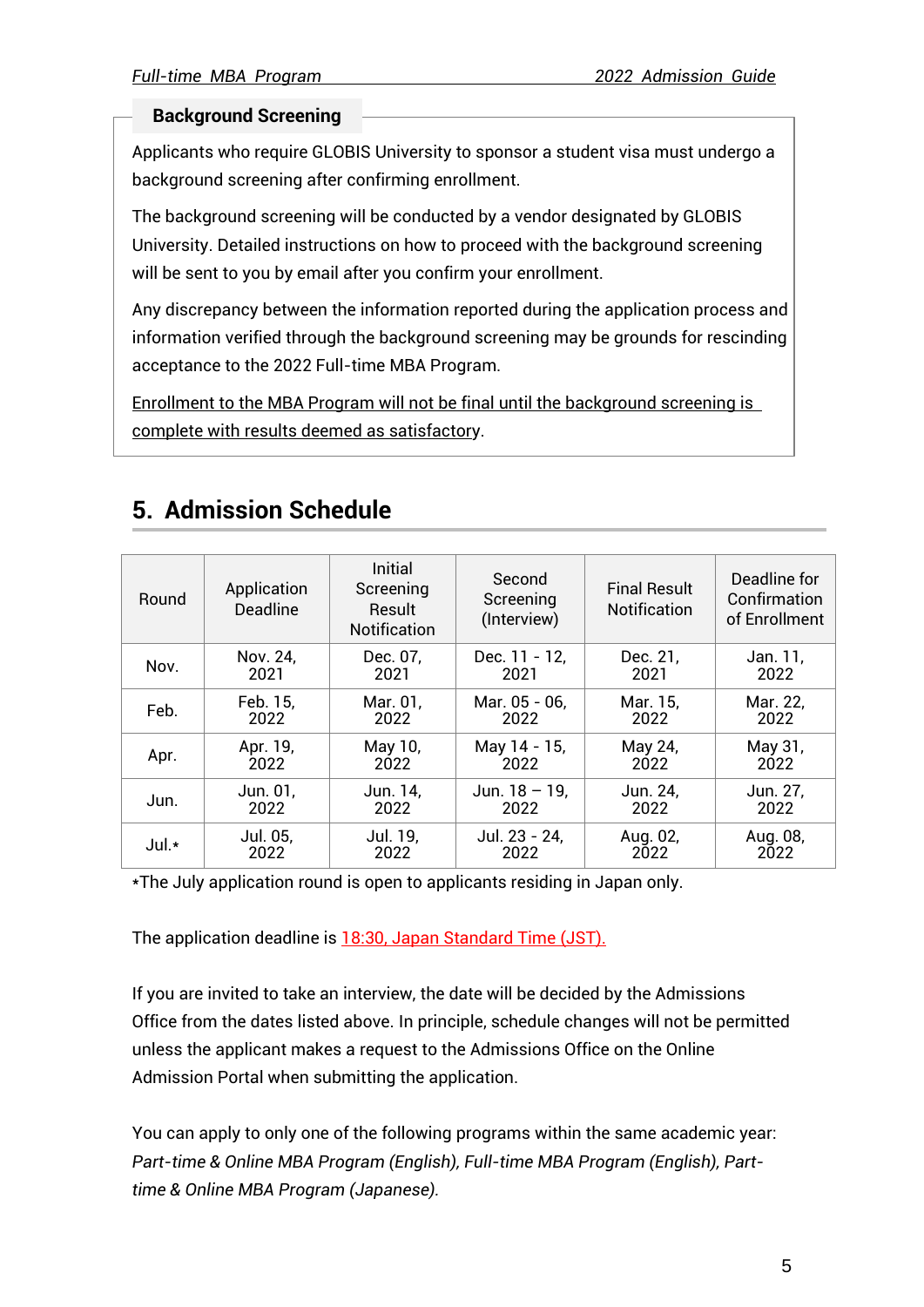# <span id="page-6-0"></span>**6. Application Documents**

Documents written in languages other than English are NOT ACCEPTED, except where otherwise prescribed. If the document is written in a language other than English, please provide an English translation signed by a translator. The translation cannot be done by the applicant.

|    | <b>Required for all</b>                  |                                            |  |  |  |
|----|------------------------------------------|--------------------------------------------|--|--|--|
|    | Personal data                            |                                            |  |  |  |
|    | Photo                                    |                                            |  |  |  |
|    | Letter of recommendation                 |                                            |  |  |  |
| H  | Transcript / certificate of graduation   |                                            |  |  |  |
|    | <b>Essays</b>                            |                                            |  |  |  |
| ப  | Application fee                          |                                            |  |  |  |
|    | Only if applicable                       |                                            |  |  |  |
|    | <b>Evidence of English ability</b>       | Non-native English speakers                |  |  |  |
|    | Evidence of financial resources          | All non-Japanese applicants where required |  |  |  |
| H  | Residence card                           | All non-Japanese living in Japan           |  |  |  |
| ΙI | <b>GLOBIS Scholarship application</b>    | Applicants who wish to apply               |  |  |  |
| ΙI | <b>GLOBIS</b> Education Loan application | Eligible applicants who wish to apply      |  |  |  |
|    | <b>CV</b>                                | Optional                                   |  |  |  |
| ΙI | GMAT / GRE score                         | Optional                                   |  |  |  |

#### **Personal Data** (Required for all)

- Fill out your personal data, work experience and academic record as requested on the Online Admission Portal
- Make sure to show that you possess at least two years of full-time work experience and list every work experience after graduation. Work experience during a study period will not be regarded as "full-time" work experience unless an acceptable explanation is provided illustrating how both commitments were managed
- **Photo** (Required for all)
	- Upload a high-resolution photo (250 KB to 5MB) taken within the three months of the application deadline
	- Use a clear image of your full face, front view with a plain background (similar to a passport application photo)
	- No hat or head covering are accepted unless for religious purposes
	- The photo will be used for your Student ID Card upon enrollment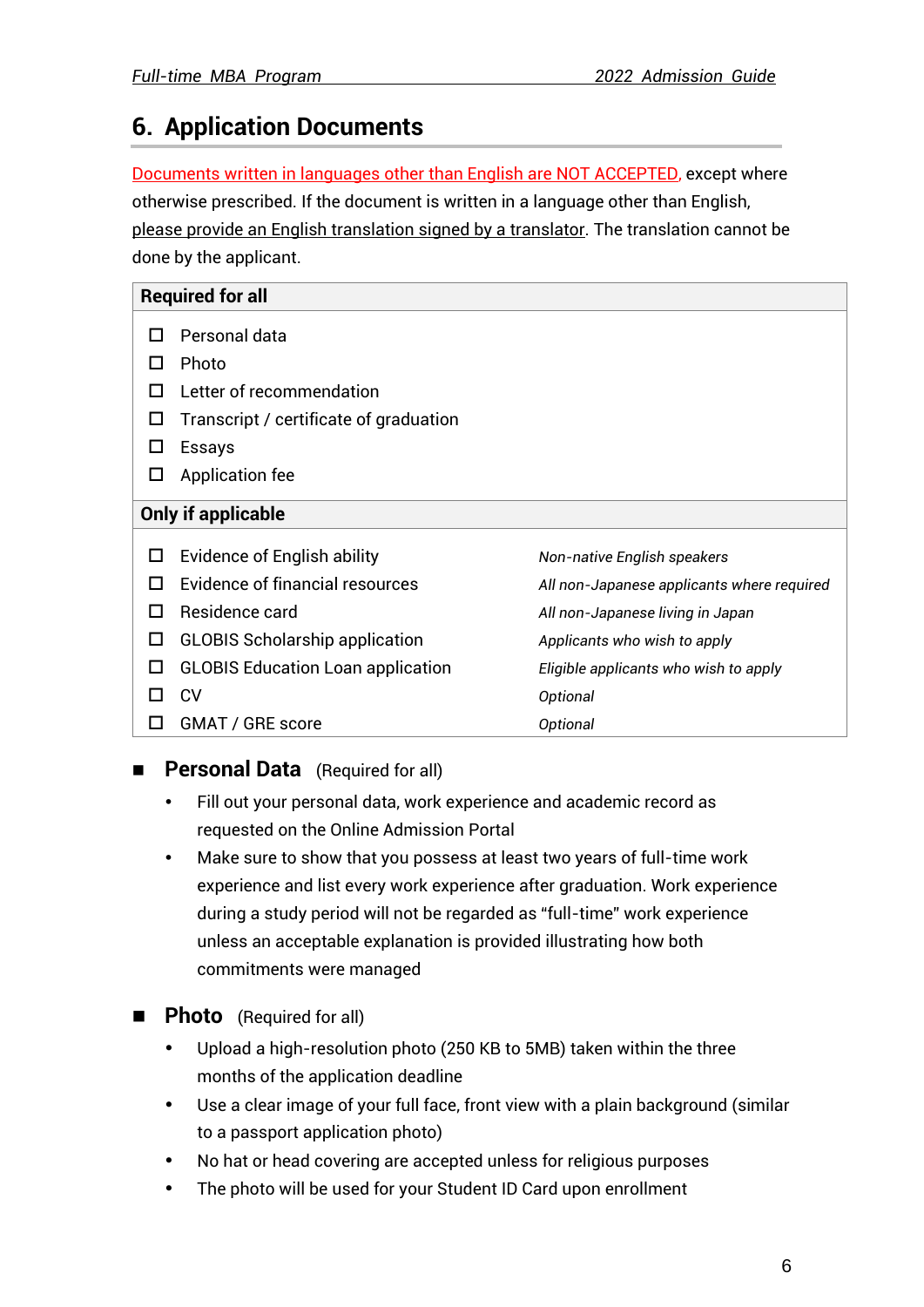- Letter of Recommendation (Required for all)
	- One letter of recommendation is required
	- The recommender should be a supervisor or person at your current or previous place of employment or someone who has had a close business relationship with you
	- There are two ways to submit the letter of recommendation:

**1. Uploaded by your recommender:** by sending a request from the Online Admission Portal, your recommender will be able to receive a link to download the letter form and upload it to the system

**2. Mailed by applicant or recommender:** if your recommender is unable to make the submission online, you can submit the original letter signed and sealed by the recommender to the Admissions Office by registered mail by the application deadline

#### **Transcript** (Required for all)

- Upload a transcript of your bachelor's degree (master's and/or doctoral degrees are optional)
- If you are a Preliminary Screening applicant and do not have a bachelor's degree, you will need to upload a transcript of your highest level of education where you received a diploma (e.g., high school diploma)
- The transcript must include a list of all courses you completed and the grades you received

#### ■ **Certificate of Graduation** (Only if applicable)

- If the graduation date and the name of your obtained degree are stated in your transcript, it is not necessary to submit a Certificate of Graduation. Otherwise, you must upload a Certificate of Graduation for your bachelor's degree (master's and/or doctoral degrees are optional)
- **Essays** (Required for all)
	- Answer the essay questions on the Online Admission Portal (Refer to section 7 for the questions)
- **Evidence of English Ability** (Only if applicable)
	- All non-native English speakers are required to submit an English test score issued within two years of the application deadline
	- TOEFL, TOEIC, IELTS, Cambridge CPE\* and Cambridge CAE\* English proficiency examinations are accepted \*Please select CEFR for the 'Test Type' on the Online Admission Portal

**Exemption:** You are exempted from submitting an English test score if you meet any one of the following two conditions: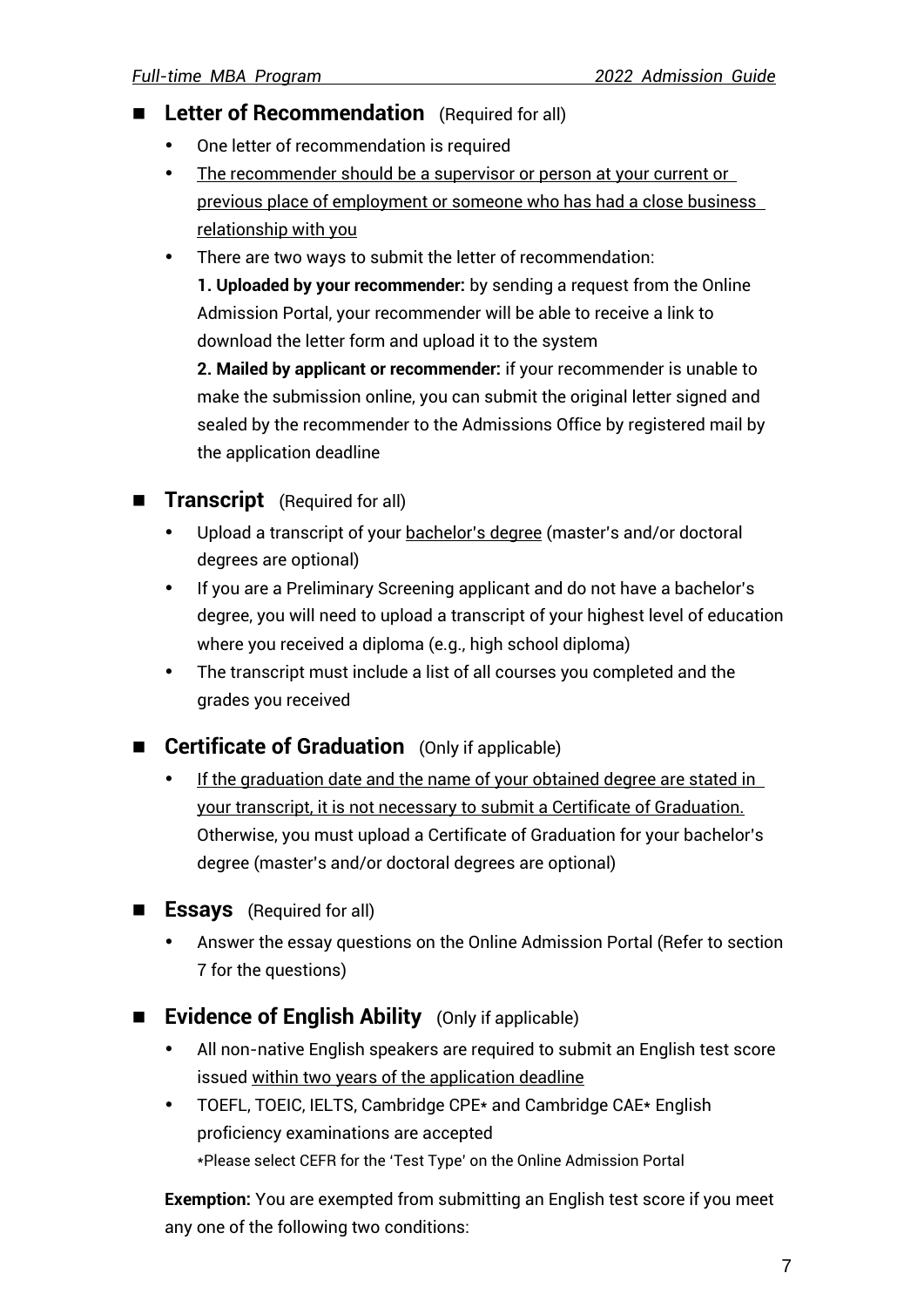**1.** You are a native English speaker. Please select "English" as your native language on the Online Admission Portal

**2.** Completed an undergraduate or postgraduate degree\*1 from a program taught entirely in English<sup>\*2</sup>

\*1: If your exemption relates to your postgraduate degree, please submit your certificate of graduation as evidence to prove that you completed the degree in English

\*2: If the undergraduate or postgraduate degree was taught entirely in English, you are required to upload evidence that your university degree was completed in English. You are exempted from submitting this evidence if you graduated from a university located in *Australia, Canada, India, Ireland, New Zealand, the Philippines, Singapore, the United Kingdom, or the United States*. The evidence can be an official letter from your university or a link (enclosed in a word document) to the university's web page clearly indicating that the program was taught entirely in English

#### ■ **Evidence of Financial Resources** (Only if applicable)

- Non-Japanese applicants who wish to apply for a GLOBIS scholarship and/or require a student visa must submit financial evidence of JPY 1.5 million by entering the following information on the Online Admission Portal:
	- Your Personal Savings (required)
	- Your Supporter's Savings (optional)
	- Other (optional)
- If you bring any family members to Japan, evidence of an additional JPY 500,000 per family member is required
- Each amount indicated should be accompanied by supporting evidence dated within the past three months (e.g., a copy of bank account balance)
- If the total amount of your financial evidence is less than the required amount, please indicate your plan to fund the shortfall (e.g., future salary, education loan) and provide additional evidence if available
- If you submit your supporter's savings as financial evidence, a signed "Letter of Financial Support" is also required. Please note that your supporter must be a close family relation (up until and including a second degree of kinship). For example: a parent, a grandparent, a spouse, a sibling, or an aunt/uncle
- **Residence Card** (Only if applicable)
	- All non-Japanese applicants who hold residence status in Japan are required to upload a copy of both sides of the residence card
- **GLOBIS Scholarship Application** (Only if applicable)
	- Refer to section 9-1 for details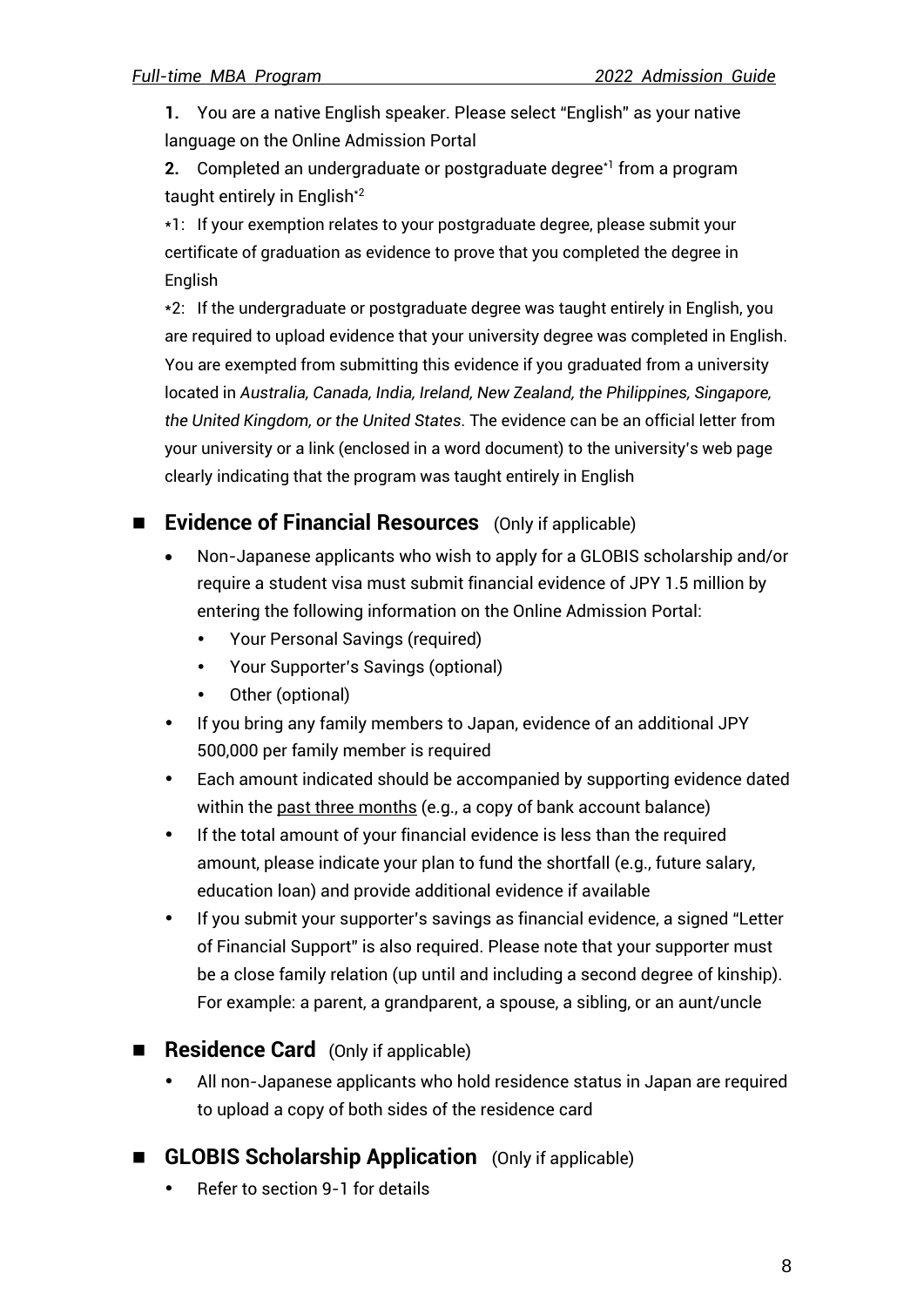- **GLOBIS Education Loan Application** (Only if applicable)
	- Refer to section 9-2 for details
- **CV** (Optional)
	- Upload your most recent CV
- **GMAT / GRE Score** (Optional, but recommended)
	- Upload your official GMAT/GRE score issued within the last five years
- **Application Fee** (Required for all)
	- Applicants living in Japan: JPY 36,000
	- Applicants living overseas: JPY 15,000
	- \*Payment can only be made by credit card

#### **Policy of Returning Documents**

Once submitted, we will not return any documents that can be reissued or replaced by other means. This includes the following: letter of recommendation, transcript, translation(s), notarized certifications, CV, evidence of financial resources and photocopy of residence card.

## <span id="page-9-0"></span>**7. Essay Questions**

The following essay questions need to be answered in your application. Please emphasize any international experience where applicable.

**Q1.** Tell us about a recent work or project experience (within a business setting) which you were passionate about. Describe why you were passionate about the experience, how your skills and values contributed to the experience, and how you worked with others. If the experience entails an element of "creation and innovation", such as starting a new initiative by engaging other people or bringing a change to a certain environment, please include it in the essay. (250 to 550 words)

**Q2.** Tell us about a challenging situation that you have personally faced. Describe concretely what you did about the situation as well as what you learned from it. (250 to 550 words)

**Q3.** Tell us about a long-term goal or vision for society as a business professional and your career plan to realize this vision. Describe specifically the source of inspiration for your vision, such as an inspiring person, book, or other experience. Describe how GLOBIS University and an MBA degree will help realize your vision and concrete steps you will take to make this vision a reality. (250 to 550 words)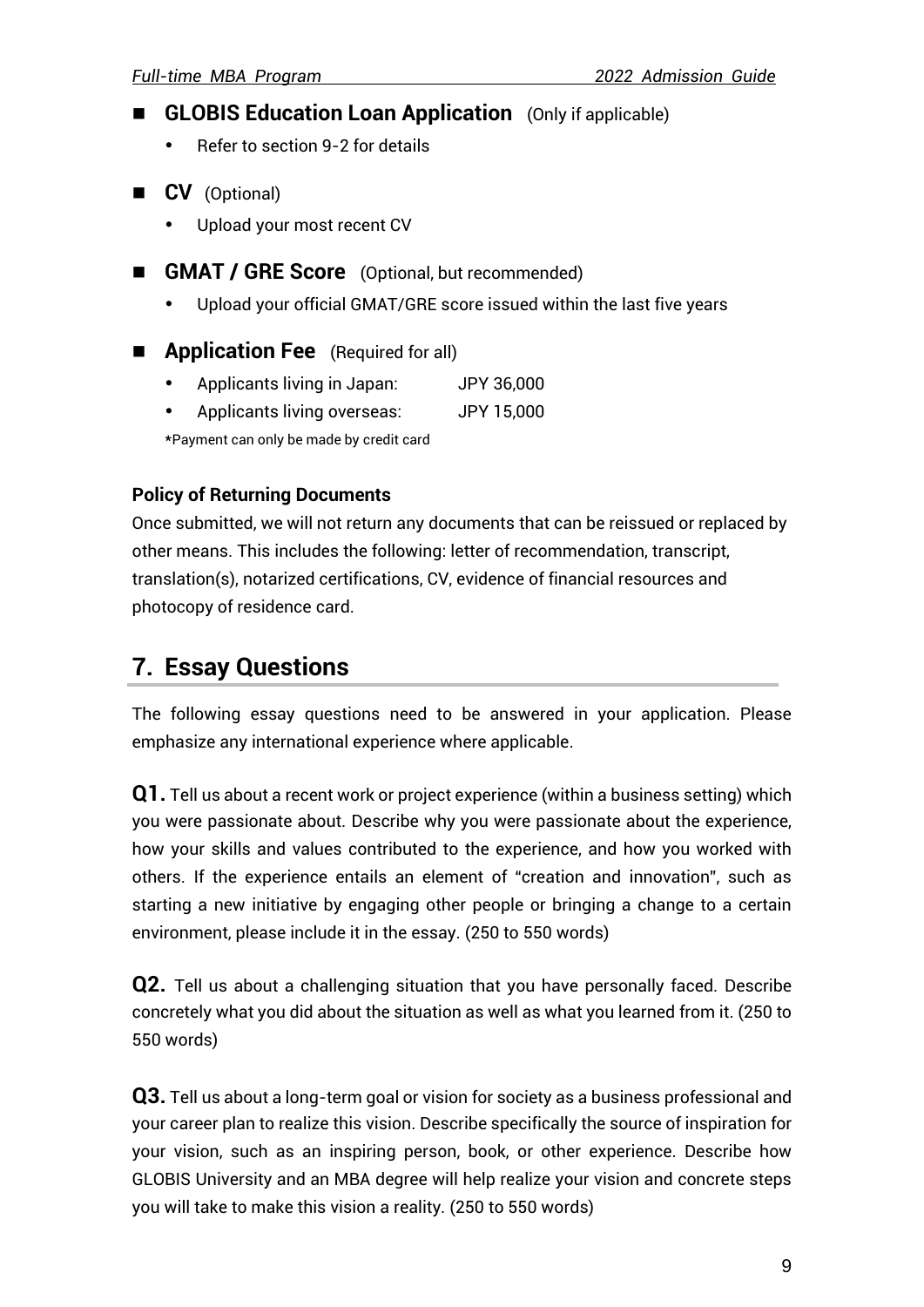**Q4.** Tell us about any volunteer activities, social activities, or school groups that you have been involved with. Describe the activity as well as your role and how long you were involved. Additionally, mention any academic and/or business awards you have received. (250 to 550 words)

# <span id="page-10-0"></span>**8. Tuition**

| <b>Enrollment Fee</b> | <b>Tuition Fee</b> | <b>Total Fee</b> |
|-----------------------|--------------------|------------------|
| JPY 225,000           | JPY 3,845,000      | JPY 4,070,000    |

 The enrollment fee must be paid within one month after the deadline for confirmation of enrollment as indicated in section 5

- The tuition must be paid in full in early August
- If you have taken Pre-MBA courses, the enrollment fee of JPY 23,000 and tuition for courses you have earned credits for will be deducted from your Full-time MBA Program tuition
- The total tuition will be different should you receive the GLOBIS Scholarship. Please refer to section 9-1 for details

# <span id="page-10-1"></span>**9. Scholarships and Loans**

The following types of financial aid are available upon enrollment.

| Type                   | <b>Name</b>                  | Coverage             |
|------------------------|------------------------------|----------------------|
| Sponsored<br>by GLOBIS | <b>GLOBIS Scholarship</b>    | Up to 50% of tuition |
|                        | <b>GLOBIS Education Loan</b> | Up to 50% of tuition |

#### <span id="page-10-2"></span>**1. GLOBIS Scholarship**

All applicants to the Full-time MBA Program are eligible to apply for GLOBIS Scholarships. GLOBIS Scholarships are available to students who demonstrate the potential to contribute to the GLOBIS community through strong academic performance and exceptional leadership qualities.

| <b>Benefit</b> | Up to 50% of tuition                                                                                                                                                                                                                                                                                                                                                                                                                                                                                                                                                                                                                                                                                                                                                                          |
|----------------|-----------------------------------------------------------------------------------------------------------------------------------------------------------------------------------------------------------------------------------------------------------------------------------------------------------------------------------------------------------------------------------------------------------------------------------------------------------------------------------------------------------------------------------------------------------------------------------------------------------------------------------------------------------------------------------------------------------------------------------------------------------------------------------------------|
| Eligibility    | Enroll in the Full-time MBA Program in 2022<br>Continuous efforts to accomplish what is stated in the scholarship essay<br>$\bullet$<br>and contribute to the program<br>Complete the requirements for graduation<br>Agree to act in an ambassadorial role, participate in photoshoots, provide<br>student profiles, interviews or testimonials if requested, and to attend<br>scholarship or recruitment events as required for GLOBIS University<br>Outstanding performance during admission including but not limited to<br>extensive international business experience, technology and innovation<br>background, strong academic background, potential contribution to the<br>GLOBIS student body and Japanese language ability<br>Proactively support the growth of the GLOBIS community |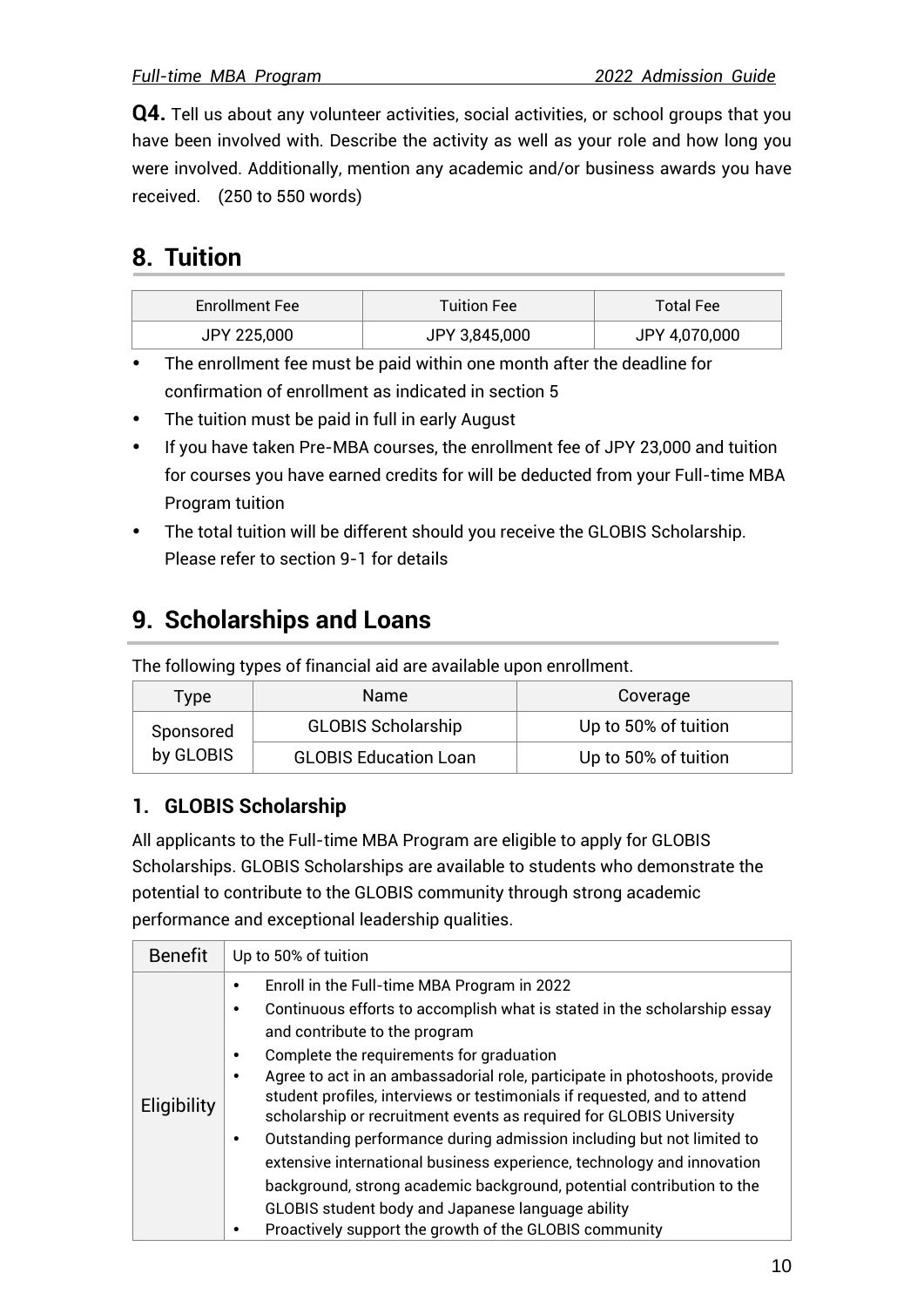|                 | Sufficient need of financial assistance<br>$\bullet$                                                                                                                                                                                    |
|-----------------|-----------------------------------------------------------------------------------------------------------------------------------------------------------------------------------------------------------------------------------------|
|                 | Note: GLOBIS reserves the right to withdraw scholarships at any time during                                                                                                                                                             |
|                 | the program if recipients are unable to meet the above expectations.                                                                                                                                                                    |
|                 | Submit the scholarship essay along with your MBA application on the Online<br><b>Admission Portal.</b>                                                                                                                                  |
| How to<br>apply | <essay questions=""><br/>How can you contribute to the betterment of GLOBIS University? Please<br/>1.<br/>state your plans. (250 to 550 words)<br/>Why is a scholarship important in order for you to achieve your goals<br/>2.</essay> |
|                 | outlined in your MBA application? (Up to 200 words)                                                                                                                                                                                     |
| Result          | The result will be announced through the Online Admission Portal together<br>with your MBA application result.                                                                                                                          |
| <b>Note</b>     | Enrollment fee, additional tuition for long-term enrollment, non-GLOBIS<br>textbooks, extra-curricular expenses and living expenses are not included                                                                                    |

#### <span id="page-11-0"></span>**2. GLOBIS Education Loan**

GLOBIS University provides financial assistance in the form of GLOBIS Education Loans to non-Japanese students who are successfully admitted to the Full-time MBA and studying on a student visa.

|                | You can postpone up to 50% of the tuition until six months after                        |
|----------------|-----------------------------------------------------------------------------------------|
| <b>Benefit</b> | graduation, while paying a small handling fee during the one-year                       |
|                | program. You will have a maximum of five years to complete repayment.                   |
|                | Enroll in the Full-time MBA Program in 2022<br>$\bullet$                                |
|                | Have a student visa by the time of enrollment<br>$\bullet$                              |
|                | Complete the requirements for graduation<br>$\bullet$                                   |
|                | Agree to act in an ambassadorial role, participate in photoshoots,<br>$\bullet$         |
|                | provide student profiles, interviews or testimonials if requested, and                  |
|                | to attend scholarship or recruitment events as required for GLOBIS<br><b>University</b> |
| Eligibility    | Outstanding performance during admission including but not limited<br>$\bullet$         |
|                | to extensive international business experience, technology and                          |
|                | innovation background, strong academic background, potential                            |
|                | contribution to the GLOBIS student body and Japanese language                           |
|                | ability                                                                                 |
|                | Proactively support the growth of the GLOBIS community<br>$\bullet$                     |
|                | Sufficient need of financial assistance<br>$\bullet$                                    |
|                | You can apply for the loan along with your MBA application on the Online                |
|                | <b>Admission Portal.</b>                                                                |
|                | You are required to submit the following two items of information:                      |
| How to apply   | 1. Financial simulation: you will be required to enter your current                     |
|                | income and living expense to show the net amount available for the                      |
|                | loan repayment under your current financial situation                                   |
|                | A document that proves your most recent monthly income<br>2.                            |
|                | GLOBIS will conduct the screening based on the information submitted                    |
| Result         | for application. The result will be announced through the Online                        |
|                | Admission Portal together with your MBA application result.                             |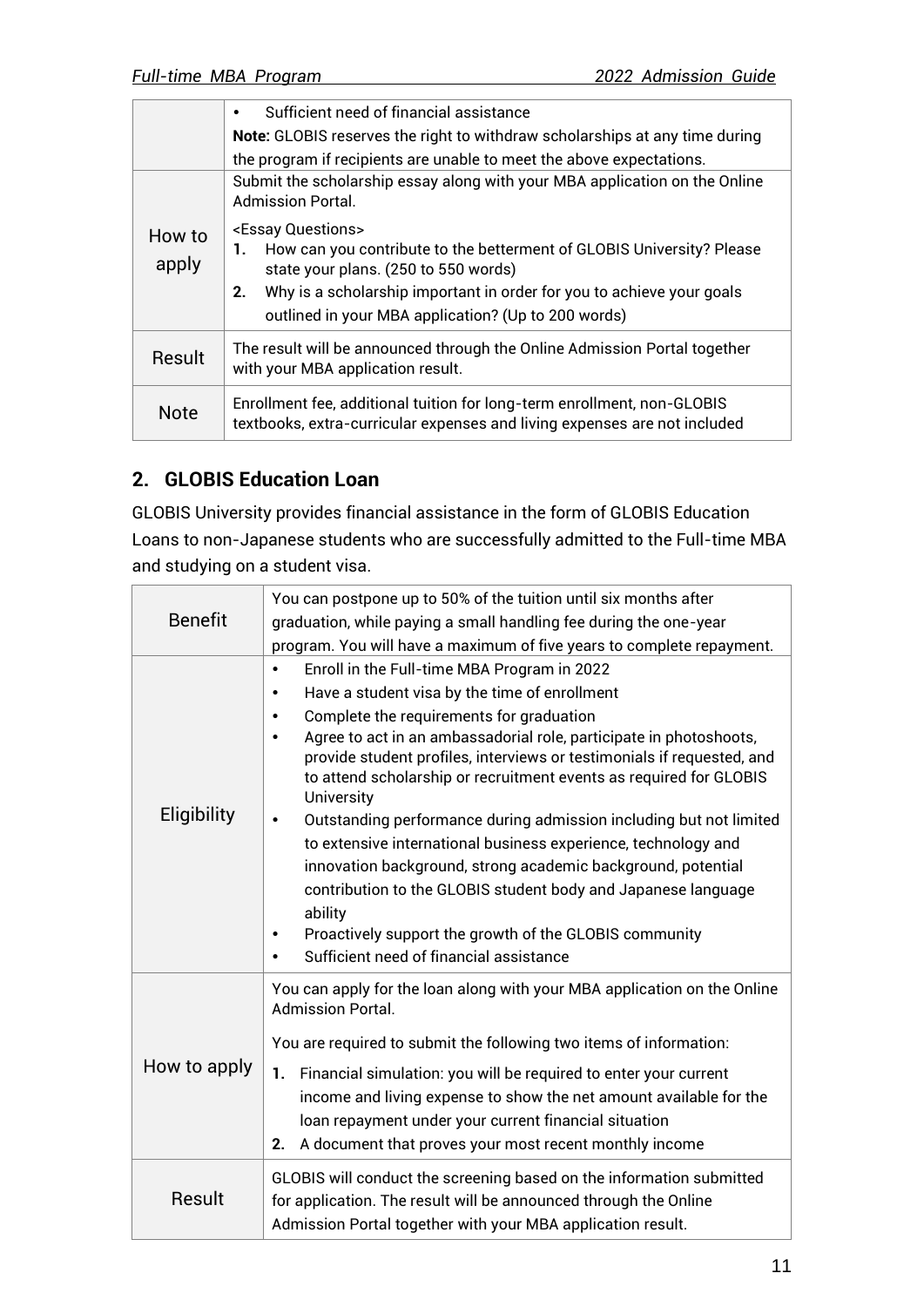#### **3. JASSO Scholarship**

(MEXT Honors Scholarship for Privately Financed International Students)

The Japan Student Services Organization (JASSO) offers scholarships for selffinanced students who are expected to hold a student visa.

| <b>Benefit</b>  | JPY 48,000 per month from October 2022 to March 2023                                                                                                                                                                                                                                                                                                                                                             |  |  |
|-----------------|------------------------------------------------------------------------------------------------------------------------------------------------------------------------------------------------------------------------------------------------------------------------------------------------------------------------------------------------------------------------------------------------------------------|--|--|
| Eligibility     | • Will be a student visa holder in Japan<br>Not sponsored by the government<br>Not receiving an allowance from a supporter exceeding JPY 90,000 per<br>month<br>Not receiving a scholarship from another institution excluding the<br><b>GLOBIS Scholarship</b><br>Not have a dependent in Japan whose annual income exceeds 5 million<br>yen<br>Cooperate in a survey to be conducted by JASSO after graduation |  |  |
| How to<br>apply | Detailed instructions will be sent by email to those who confirm enrollment<br>to the 2022 Full-time MBA Program.                                                                                                                                                                                                                                                                                                |  |  |
| Result          | GLOBIS University will submit the application documents to JASSO on<br>behalf of applicants. Screening will be conducted by JASSO. The final result<br>will be announced at the end of August 2022.                                                                                                                                                                                                              |  |  |
| Website         | https://www.jasso.go.jp/en/study_j/scholarships/shoureihi/tonichimaeyoyaku.html                                                                                                                                                                                                                                                                                                                                  |  |  |

#### **4. MEXT Scholarship (University Recommendation)**

The MEXT Scholarship is funded by the Ministry of Education, Culture, Sports, Science and Technology of Japan. This scholarship is available only for non-Japanese applicants who pass the screening in the **November application round.** Please note that this scholarship is extremely competitive, and a limited number of applicants can be selected.

| <b>Benefit</b> | • Fee exemption: enrollment fee, full tuition, application fee<br>Living expense: JPY 147,000 per month from Sep. to Aug (1 year)<br>Travel expense: Round-trip air fare                                                                                                                                                                                                                                      |
|----------------|---------------------------------------------------------------------------------------------------------------------------------------------------------------------------------------------------------------------------------------------------------------------------------------------------------------------------------------------------------------------------------------------------------------|
| Eligibility    | Accepted to the 2022 Full-time MBA Program in the November<br>application round<br>• Will be a student visa holder in Japan<br>Non-Japanese (you cannot have Japanese nationality by the time you<br>enter Japan)<br>• Born on or after April 2, 1987<br>Have a GPA of 2.30 or above for the final 2 years of your last educational<br>period<br>Not a MEXT Scholarship recipient within the past three years |
| How to         | An email will be sent from GLOBIS on the day of the initial screening result                                                                                                                                                                                                                                                                                                                                  |
| apply          | announcement to ask if you wish to apply.                                                                                                                                                                                                                                                                                                                                                                     |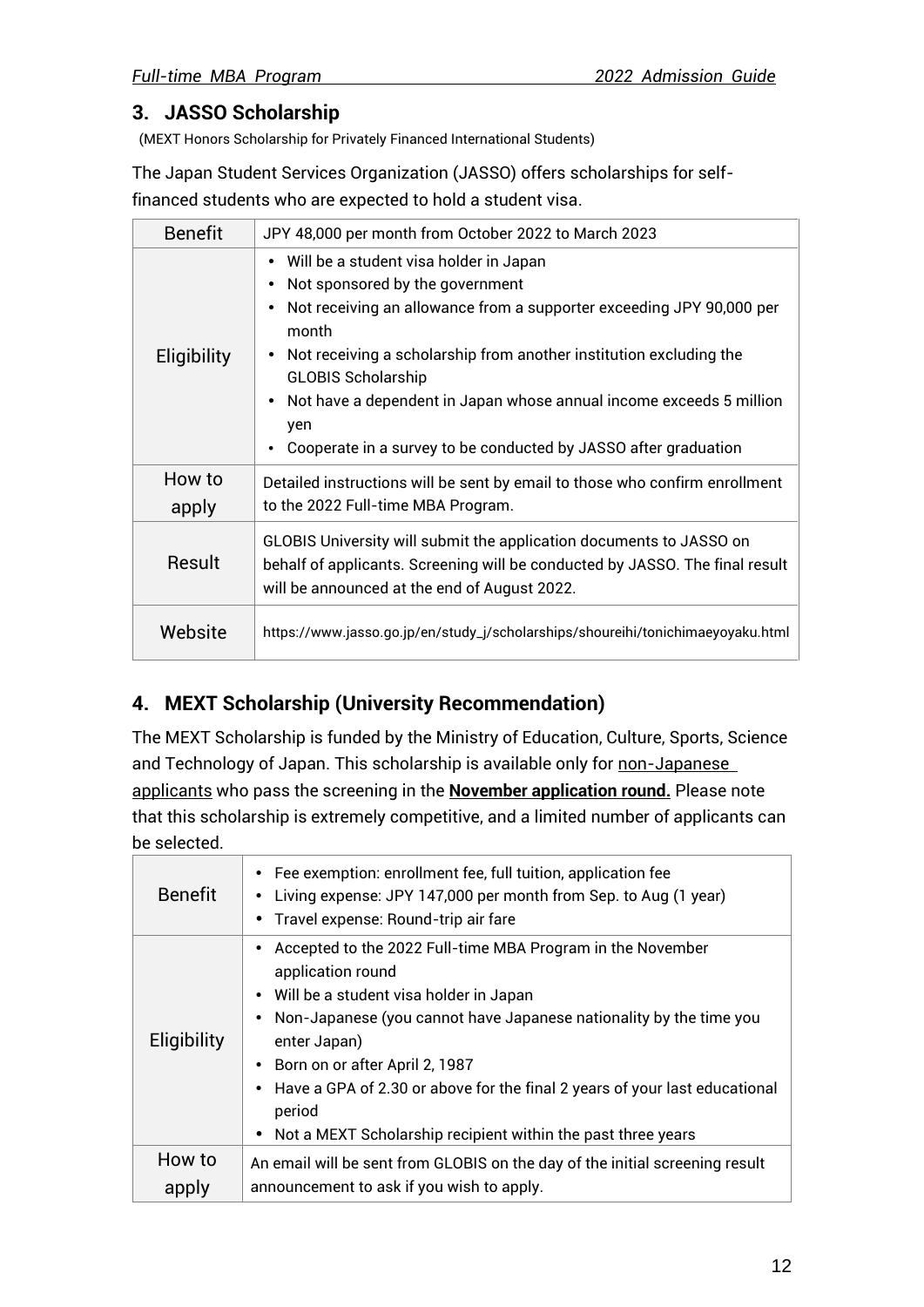| Result  | Candidates who passed GLOBIS University's initial screening for the<br>MEXT Scholarship will receive instructions about further procedures<br>The second screening will be conducted by MEXT |
|---------|----------------------------------------------------------------------------------------------------------------------------------------------------------------------------------------------|
|         | The final result of the MEXT Scholarship is scheduled to be announced                                                                                                                        |
|         | around the beginning of June 2022 (subject to change)                                                                                                                                        |
| Website | https://www.studyinjapan.go.jp/en/planning/scholarship/types/                                                                                                                                |

#### **5. MEXT Scholarship (Embassy Recommendation)**

Application for this scholarship will begin prior to application to GLOBIS University. Please ask for more information at your local Japanese Embassy. The benefits you can receive are the same as the MEXT Scholarship (University Recommendation).

#### <span id="page-13-0"></span>**6. Scholarships from Other Organizations**

Besides the above scholarships, there are additional scholarships offered by private institutions. You will receive detailed information regarding these scholarships after starting your MBA program. Please note that many of these scholarships have specific requirements including nationality restrictions and Japanese language ability.

#### <span id="page-13-1"></span>**7. Education Loans from Other Organizations**

Financial institutions introduced by GLOBIS University offer educational loans with favorable interest rates. Please note that you are required to speak and read Japanese in order to understand the contract. If you need further information, please contact the Admissions Office.

#### <span id="page-13-2"></span>**10. Specialized Practice Education and Training Benefits System**

#### \*This benefit is applicable only for applicants working in Japan.

The GLOBIS MBA program has been designated as a Specialized Practice Education and Training facility by the Ministry of Health, Labor and Welfare. If you meet certain conditions, you will be able to obtain financial support from the government. To confirm your eligibility, please contact a Hello Work Office. GLOBIS cannot determine your eligibility for this program.

#### **1. Specialized Practice Education and Training Benefits**

If you have paid employment insurance in Japan for at least two years as of the start of the program and meet other conditions (e.g. completing the MBA program within one year), you may be entitled to receive a refund up to JPY 400,000. In addition, if you are employed and paying employment insurance in Japan within one year of graduation, you may be entitled to receive a further refund up to JPY 160,000.

#### **2. Specialized Practice Education and Training Support (Basic Daily Allowance)**